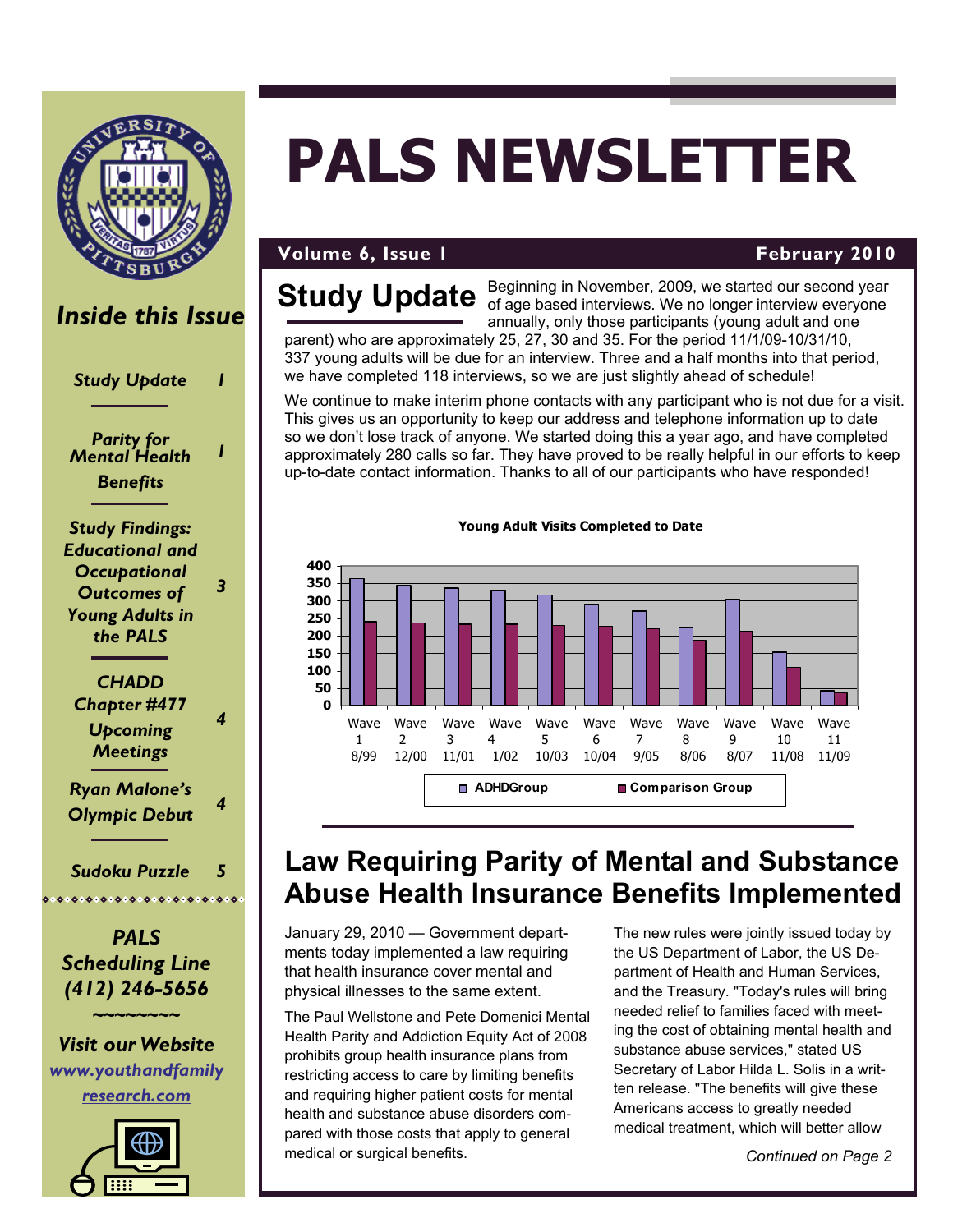### <span id="page-1-0"></span>**Volume 6, Issue 1 PALS NEWSLETTER**

*Continued from Page 1*

## **Parity for Mental Health Benefits**

them to participate fully in society."

The act expands on the Mental Health Parity Act of 1996, which required parity in lifetime benefits for mental and physical disorders and was not applicable to substance use disorder benefits.

According to the Department of Health and Human Services release, the new law applies to out-of-pocket costs, benefit limits, and practices such as prior authorization and use review. "These practices must be based on the same level of scientific evidence used by the insurer for medical and surgical benefits," the written release states.

The new rules are effective for plan years beginning on or after July 1, 2010, and apply to group coverage provided by employers with 50 or more workers whose group health plans offer mental health or substance use disorder benefits.

"We pushed hard to make sure that the intent of Congress was reflected in the implementation of the parity law," noted Katherine Nordal, Ph.D., the American Psychological Association's executive director for professional practice in a statement issued today. "We are delighted that under these regulations consumers are protected from insurance discrimination to the greatest extent possible."

Dr. Nordal added that the banning of separate deductibles or the setting of separate out-of-pocket caps for mental health and medical/surgical services is "particularly significant."

"This is a big win for anyone seeking mental health treatment," she said.



*Source: Medscape Medical News* 

## **Community Resource — re:solve Crisis Network**

A crisis can be anything from feeling lonely and needing to talk – to feeling overwhelmed with life. Our lives are full of stressors both large and small, but no matter the complexity, it helps to talk with someone.

Residents of Allegheny County may seek help by calling re:solve Crisis Network at 1.888.7.YOU CAN.

According to the Surgeon General, one in five Americans is affected by a mental health concern in a given year. Unlike other health issues, people are often hesitant to seek support for their mental health due to stigma, shame, or fear. But it is important to seek help before a crisis becomes a crisis.



Whether you are overwhelmed by grief, feeling depressed, bullied, or stressed out by day-to-day life, re:solve Crisis Network is here to help. All services are confidential and available 24 hours a day, 365 days a year. You will speak with a trained counselor who can help you while you are talking on the phone. Or, if you prefer to speak face-to-face, counselors will make the trip, wherever you are in Allegheny County.

Re:solve Crisis Network is here to help residents of Allegheny County regardless of age, ability to pay, or whether or not you have previously used behavioral health or other supportive services.

Call before a crisis becomes a crisis.

Any day, any time, any reason.



2

The goal is to help you feel more comfortable in your situation. "Step one" to feeling relief starts with picking up the phone and making the call: any day, any time, for any reason.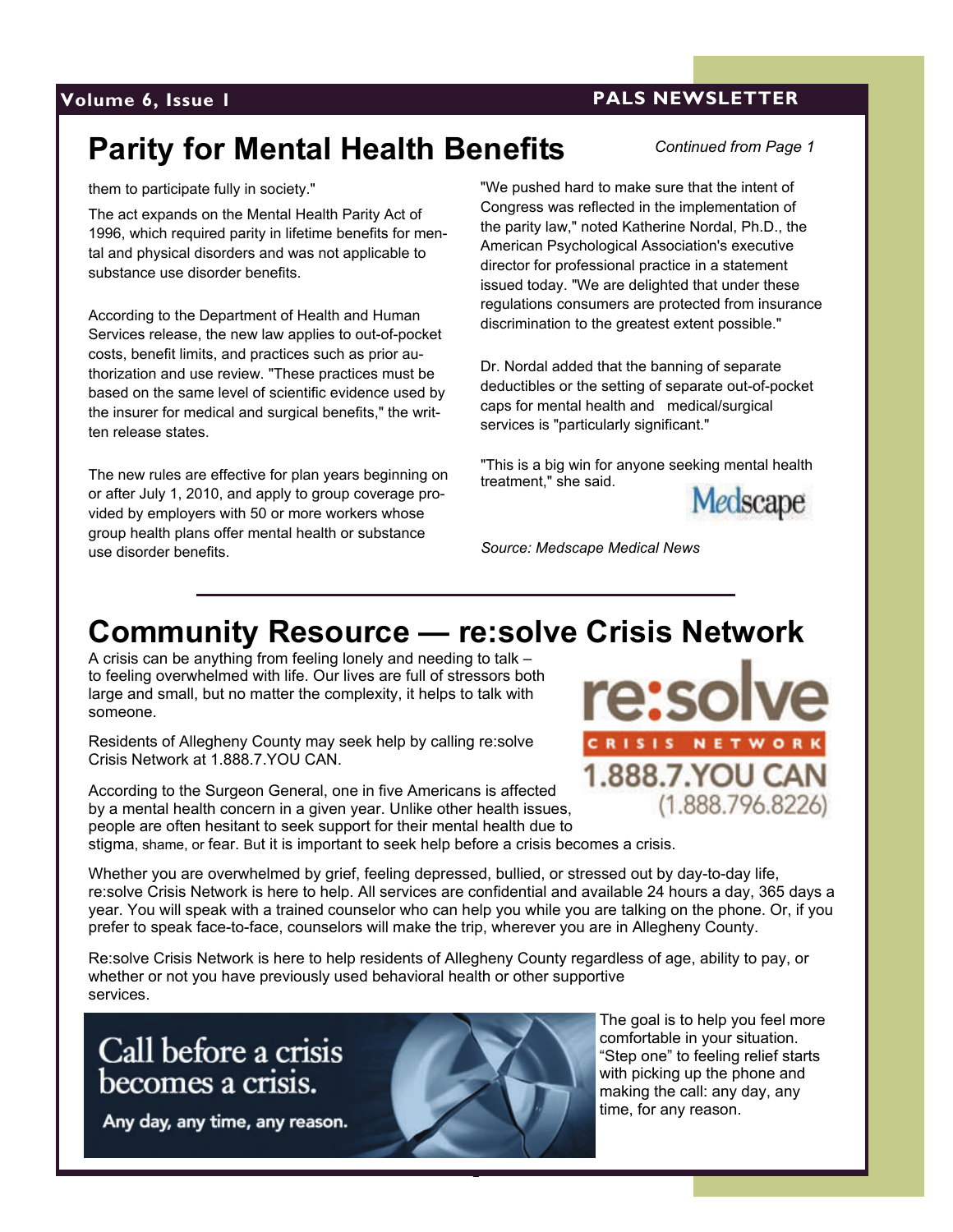#### **Volume 6, Issue 1 PALS NEWSLETTER**

### **Study Findings: Educational and Occupational Outcomes of Young Adults in the PALS**

Now that all of the PALS participants have matured beyond the teenage years, we are able to begin analyses examining adulthood outcomes more thoroughly. Recently we analyzed information on higher education and employment outcomes for the PALS participants. We wanted to find out if people who had been diagnosed with ADHD in childhood ended up in different educational or occupational settings than those who never had a diagnosis of ADHD. We studied whether having a diagnosis of ADHD, academic achievement, school disciplinary actions (such as expulsion or suspension), or IQ influenced a person's likelihood of college attendance. Our analyses covered the 19 to 32 age range. Results have to be considered in light of the fact that some participants were still quite young, so data for the younger participants are still emerging. However, we can still examine outcomes with this limitation in mind and we will repeat the analyses when all participants are older.

Our results indicated that overall, people who were expelled, sent to the principal's office, or suspended when they were in grade school, were less likely to attend college. This result occurred regardless of ADHD history. People who had a diagnosis of ADHD in childhood were more likely to attend a vocational or technical school, while those without the ADHD history were more likely to attend a four year institution.

When we looked at young adult employment, we found that those who had a diagnosis of ADHD were more likely to quit a job, to be laid off, or to be fired. However, there were no differences for number of jobs after graduating from high school and no differences for average salary earned or number of months spent in a job. We also examined the types of jobs people had. The results are very briefly summarized in the table. The majority of people who had ADHD in childhood had jobs in areas such as the food service industry or truck driving. In contrast, people without ADHD histories had more variety in their jobs, from food service to professional jobs. We also examined whether having a diagnosis of ADHD, academic achievement, school disciplinary actions (such as expulsion or suspension), or IQ influenced the type of job someone had in young adulthood. It turned out that the most important factor that influenced the type of job somebody ended up with in young adulthood was the number of disciplinary actions they had as a child in school. Our analyses found that childhood variables, such as how much a child was in trouble at school, predicted educational

3

and employment outcomes in young adulthood. These predictions are not perfect, just as predicting heart disease from diet and exercise is not perfect, but the results are informative. They suggest to us the importance of helping



children and families early in the child's life. They also suggest to us the possibility of exploring the data to see if there are any protective factors that may result in better outcomes for these youth even when their grade school histories may not have been stellar. For example, almost a third (21.8% + 5.6% below) of the individuals with ADHD histories landed in jobs requiring a substantial degree of skill. We would like to learn more about these individuals and what paths they took, or what opportunities they took advantage of, to have these outcomes.

We are in the process of preparing these findings for a journal article and hope to publish them soon as preliminary findings from our adult followup. We look forward, as the participants mature toward age 30 and beyond, to providing you with results that describe these outcomes.

#### **Employment Type in Young Adulthood PALS Sample**

| <b>Employment Type</b>                                                                      | ADHD group | Comparison<br>group |
|---------------------------------------------------------------------------------------------|------------|---------------------|
| Unskilled and Semi-<br>skilled Jobs (waiters,<br>drivers, cosmetolo-<br>gists)              | 72.5 %     | 36%                 |
| Clerical or Technical<br>Jobs (e.g. sales repre-<br>sentatives, electri-<br>cians, fireman) | 21.8%      | 44%                 |
| Professional Jobs (e.g.<br>engineers, professors,<br>lawyers)                               | 5.6%       | 20%                 |



*Tuma Biswas Clinical Psychology Graduate Student State University of New York at Buffalo*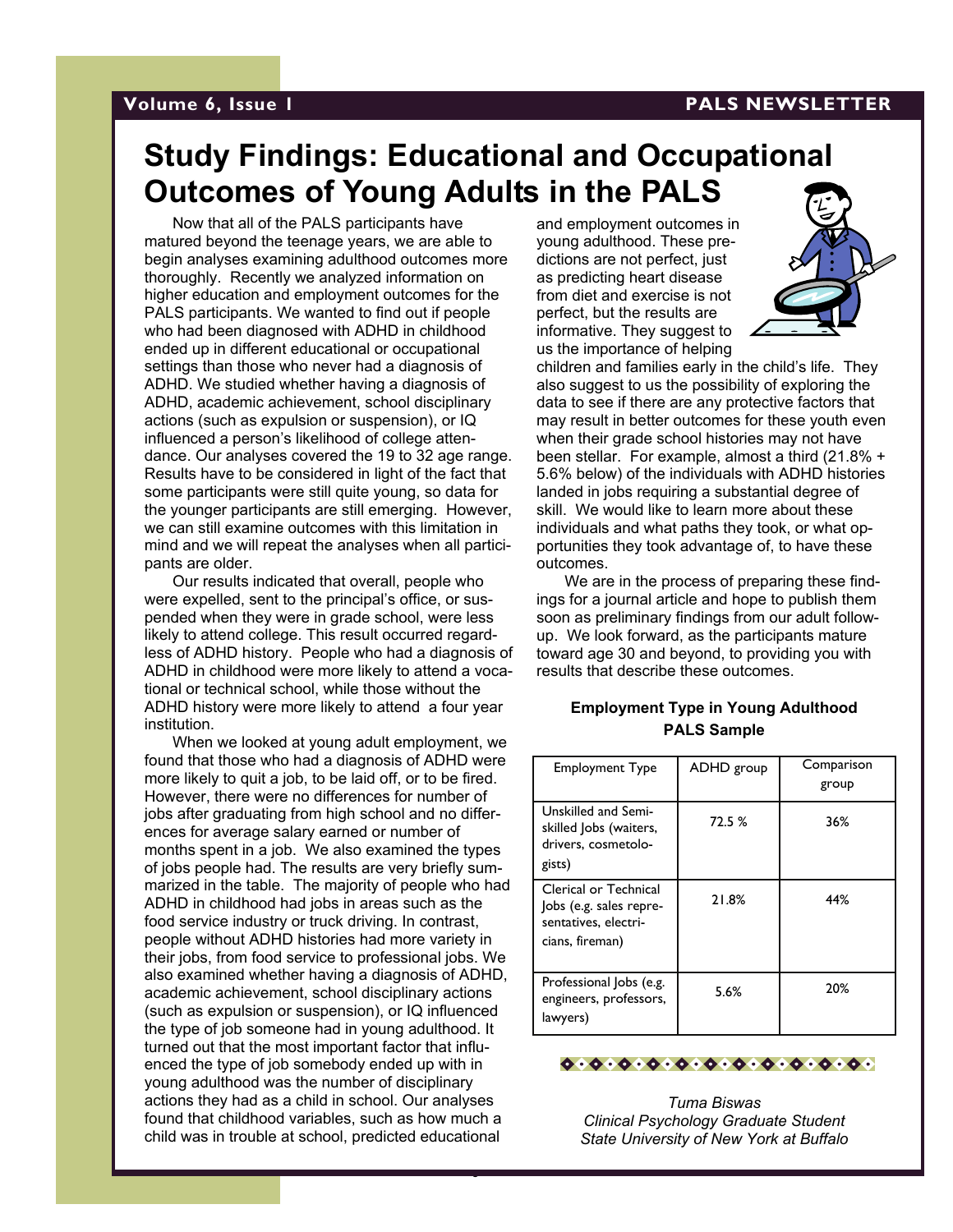## **Dr. Pelham moving to Florida**

Congratulations to Dr. William Pelham on his recent appointment as a Professor of Psychology and Psychiatry at Florida



International University in Miami. Dr. Pelham and his colleagues at FIU will start a new training program in child mental health, a new clinic and multiple Summer Treatment Programs serving ADHD children. A number of faculty and staff from his center at SUNY Buffalo will be moving with him. Dr. Pelham also looks forward to continuing his clinical research and treatment efforts in Miami—a metropolitan area of 5.5 million people. The data center for the PALS study will be moving from Buffalo to FIU where it will continue to be managed by Dr. Pelham, the study's data manager, Beth Gnagy and their staff. This will not impact study participants or their involvement in PALS, but we will provide you with more information about the study's data center as the move takes place. Given this winter's weather, we think he made a brilliant choice!



### **Volume 6, Issue 1 PALS NEWSLETTER**

**ANSWERS MADY** HADD OF PITTSBURGH ADULTS WITH ADD/ADHD

**Adults with ADD for Pittsburgh & Tri State Area CHADD Chapter #477 ~~~~~~~~~~~~~~~~~~~~~~~~~~~** 

**March 25, 2010** 

**Brian T. Wymbs, Ph.D. University of Pittsburgh** 

**Department of Psychiatry** 

**"Romantic Relationship Conflict & ADHD"** 

**~~~~~~~~~~~~~~~~~~~~~~~~~~~ April 30, 2010 ~~~~~~~~~~~~~~~~~~~~~~~~~~~**

**Marty Stahl** 

**Volunteers of America – Working Order**

"**Entrepreneurship as a Best Fit Option w/ Adult ADHD"** 

Regular meetings are held on the 4th Thursday of each month at WPIC, Room 292, 3811 O'Hara at DeSoto St in Oakland from 7:00 to 9:30 pm.

 For more information, please contact Leslie at (412) 682-6282 or visit [www.pittsburghadd.org](#page-1-0)



### **Dr. Malone's Son is Making his Olympic Debut in Vancouver**

Ryan Malone, the son of former ADD Program psychologist Diana Malone is a member of the US Olympic Men's Hockey team competing in Vancouver. Ryan is in his sixth season in the NHL, and his second as a forward with the Tampa Bay Lightning. Ryan is on pace for his best career season so far. Malone, the son of former NHLer Greg Malone, is a power forward who brings size and scoring

4



ability to the U.S. team. He scored a goal in Team USA's 3-1 victory over Switzerland on February 16th. Many of us knew Ryan when he was in middle school and will be cheering loudly for him and team USA! Diana, now a school psychologist in Cortland, NY is heading to Vancouver in time for the February 21st big game between the US and Canada. Some of you may remember that Greg and Diana were responsible for bringing the Stanley Cup to the Summer Program in the early 90s when the Pittsburgh Penguins won back to back championships.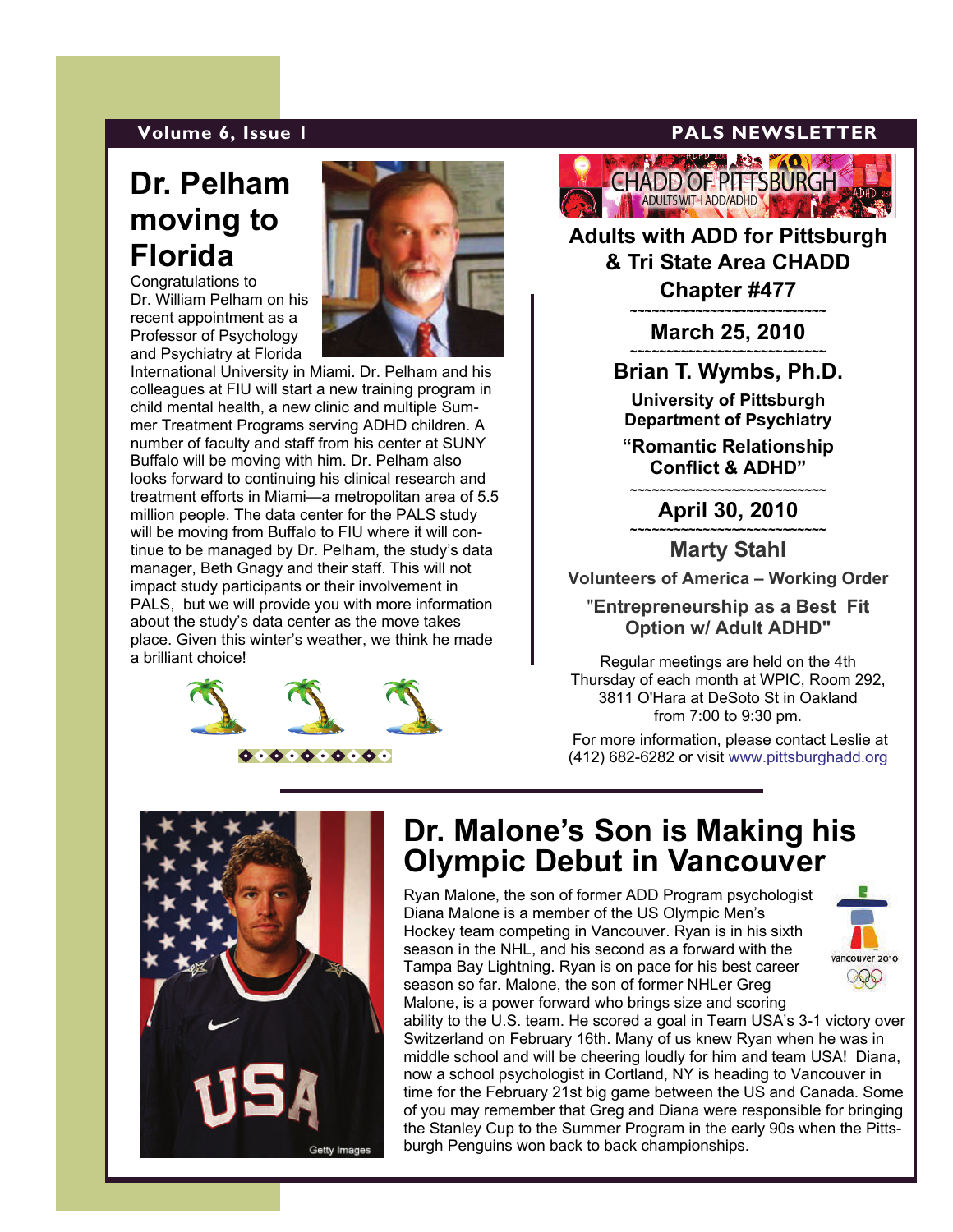### **Volume 6, Issue 1 PALS NEWSLETTER**

## **Need Help Filing Your Taxes?**

Income Tax Assistance is available through the Volunteer Income Tax Assistance (VITA) program. VITA is a program comprised of volunteers that offers free tax assistance to people that cannot afford professional assistance in filing their taxes.

Volunteers help to prepare basic tax returns for individuals with lowto moderate incomes (generally, \$49,000 and below). VITA sites are typically located at community and neighborhood centers, libraries, schools, shopping malls, and other convenient locations.

For more information, or to find VITA program locations in Allegheny County, visit the Pennsylvania Department of Public Welfare website at http://www.dpw.state.pa.us and enter the Keyword "VITA". For other locations, call 1-800-829-1040.



#### 

|  |  |  |  |  |  | <b>Associate Characteristics</b><br><br>The properties to fill all the blank segue ce with<br>seame is to fill all the blank segue ce with<br>the carrect numbers, Fill in the company<br>sequence of the grid with the numering<br>search of |
|--|--|--|--|--|--|-----------------------------------------------------------------------------------------------------------------------------------------------------------------------------------------------------------------------------------------------|
|  |  |  |  |  |  |                                                                                                                                                                                                                                               |
|  |  |  |  |  |  |                                                                                                                                                                                                                                               |
|  |  |  |  |  |  |                                                                                                                                                                                                                                               |
|  |  |  |  |  |  |                                                                                                                                                                                                                                               |
|  |  |  |  |  |  |                                                                                                                                                                                                                                               |
|  |  |  |  |  |  |                                                                                                                                                                                                                                               |
|  |  |  |  |  |  |                                                                                                                                                                                                                                               |

### SOLUTION:

#### [www.youthandfamilyresearch.com](http://www.youthandfamilyresearch.com/).

考考考考考考考考考考考考考考考考考考考考考考考考考考